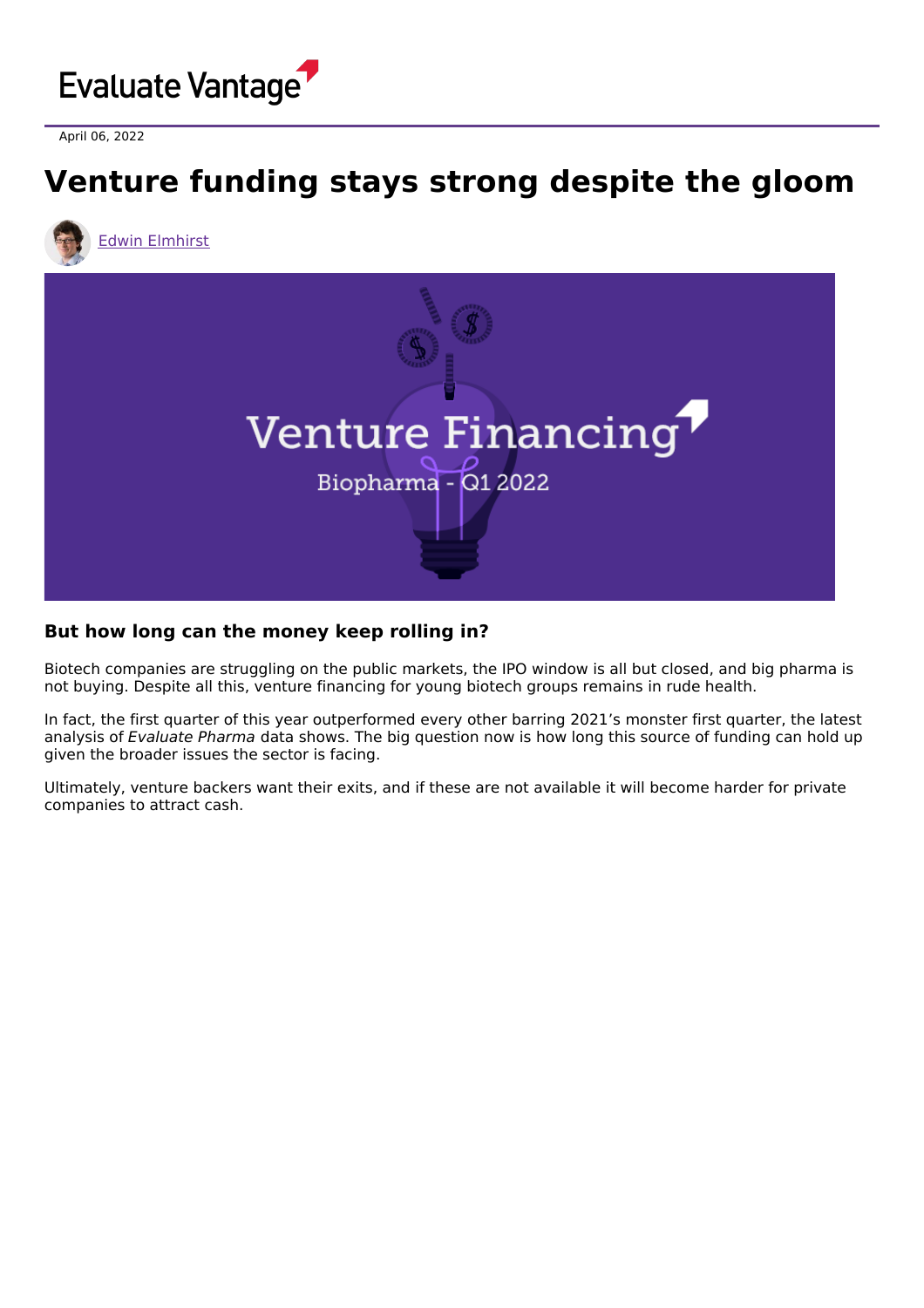

**Quarterly biopharma VC rounds** 

At least one VC, Bruce Booth of Atlas Venture, believes that the money will not dry up, at least in the near future. He [noted](https://lifescivc.com/) that various funds had recently "reloaded", with this cash earmarked for biotech.

However, he sounded a note of caution: the formation of new US biotech groups appears to have fallen off a cliff, based on the number of first financings, which might be an early sign of souring sentiment.

## **Live forever**

For now, though, early-stage groups still have the opportunity to rake in huge amounts of cash. The first quarter demonstrated this neatly with a \$3bn round for the newest anti-ageing specialist on the block, Altos Labs.

Altos will be headed by Glaxosmithkline's Hal Barron, and is said to count Jeff Bezos among its investors; with a focus on "cellular rejuvenation programming" it is perhaps on the fringes of what can be classed as biotech. Removing this fund raising from the analysis makes the first quarter look more ordinary, but only in the context of the past two years, which set records for VC [investment.](https://www.evaluate.com/vantage/articles/insights/venture-financing/2021-it-paid-stay-private-when-chips-were-down)

This analysis concerns pure-play drug developers only, and excludes sectors like medtech and digital health.

A look at the other big rounds shows that gene therapy and editing remain popular, despite the fact that this sector has largely failed to live up to the hype, and genetic medicine specialists have seen their stocks languish as a result.

Still, Maze Therapeutics has not put all its eggs in the gene therapy basket, and is also developing large and small molecules against genetically defined targets. And [Metagenomi](https://metagenomi.co/press/metagenomi-and-moderna-establish-collaboration-to-develop-next-generation-in-vivo-gene-editing-therapeutics/) gained validation via a partnership last year with Moderna.

For now, these young private groups – and others like them – appear to have little reason to worry. But if the current downturn persists then this picture is likely to change.